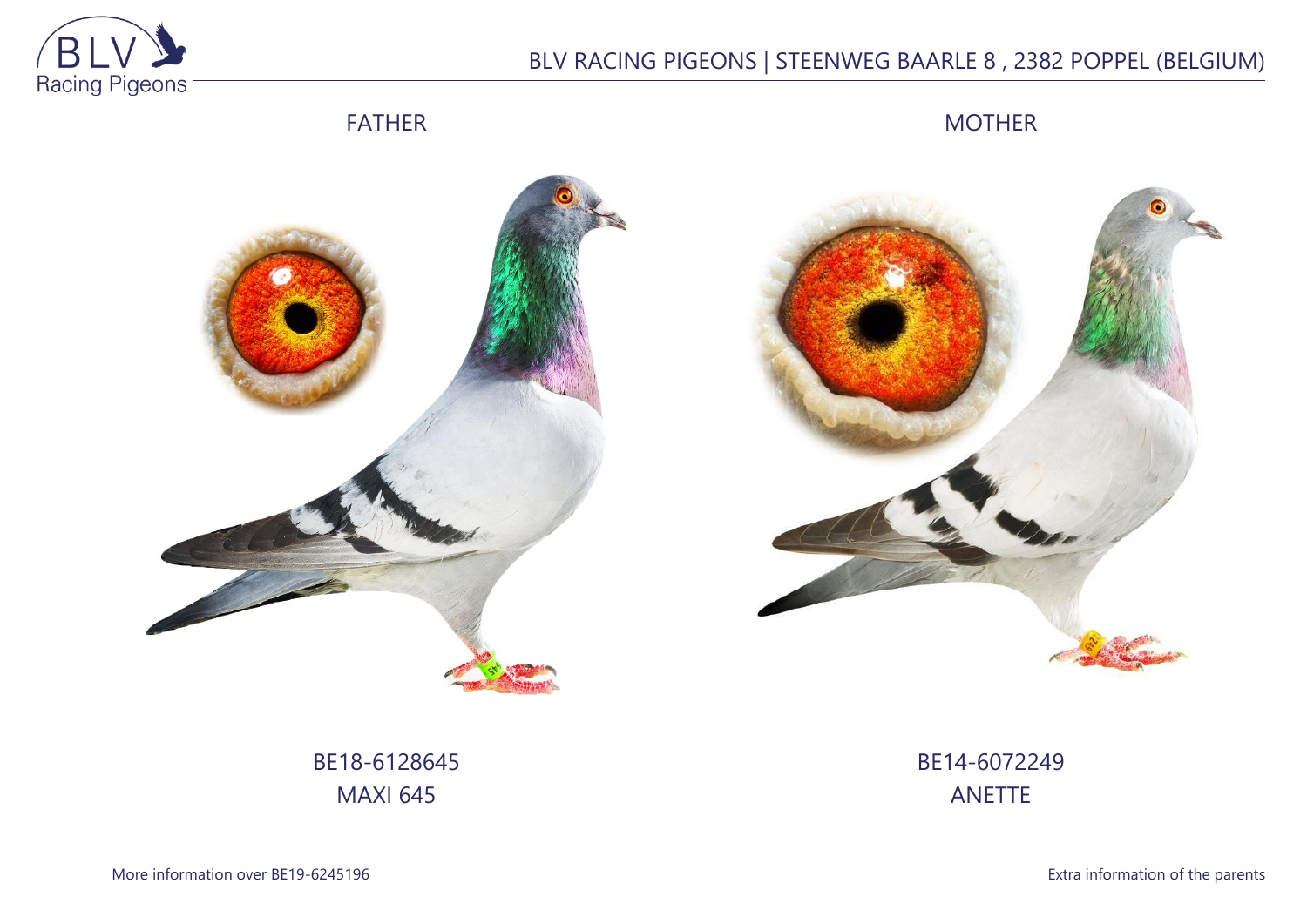

## BLV RACING PIGEONS | STEENWEG BAARLE 8 , 2382 POPPEL (BELGIUM)

8 duiver Verstappen Edwin O

0494 136 123 Fax:

**Booischot** 

015 224645

schriesesteenweg

2221

TEL:

| 6128645.2018                                                                     | <b>Blauw</b>                                                                                                                | sex:<br><b>DUIVER-CO</b>                                                                                                  | kleur:<br>datum<br>28/09/20<br>Blauw-Blue                                                                                               |
|----------------------------------------------------------------------------------|-----------------------------------------------------------------------------------------------------------------------------|---------------------------------------------------------------------------------------------------------------------------|-----------------------------------------------------------------------------------------------------------------------------------------|
|                                                                                  | $v - 6523920.1996$<br>Geschelpte.920<br>Ras Van De Wouwer Gaston<br>8Maal Eerst Prijs                                       | V:6225709.1991<br>Geschelpte.<br>Beste Kweeker van 92:797<br>M:6176085.1990<br>'T goed blauw.                             | V:6463357.1981<br>Geschelpte.<br>4N: 6454025.1984<br>geschelpte.<br>V:6662944.1982<br>Blauwe.<br>M: 6662313, 1983<br>Vaal.              |
| V:03835.11.449<br>Blauw Genopte<br>Ring Van de Klaus<br>Ras Van De Wouwer Gaston | M: 6105653.2005<br>Blauw witpen<br>Van De Wouwer Gaston<br>Moeder 6209869.2007<br>6244096.2010<br>En Groot Moeder6230337.09 | V:6335690.1998<br>/Kaasboer/ Superkweker<br>vader en grootvader van<br>verschillende Topduiven<br>M:6407575.1997<br>Blauw | V:6235626.1992<br><b>Blauw</b><br>M: 6404318.1996<br>Blauw<br>V:6450252.1997<br>Marcel Cortens<br>M: 6370004.1995<br>Dikke Blauw Gaston |
|                                                                                  | v.2189276.2014<br>Paul Jamaar Rummen                                                                                        | Super Kweekduivin<br>V:2165989.2010<br>ei gegeven aan Paul<br>Jamaar Rummen                                               | V:6111651.2009<br>Blauw<br>M: 6111457, 2009<br>Blauw                                                                                    |
| M: 6023018, 2016<br>Blauw<br>Ras Van de Wouwer Gaston                            |                                                                                                                             | M:2165985.2010<br>ei gegeven aan paul jamaa -M: 6181106.2009                                                              | V:6111723.2009<br>Kleizoon Kaasboer<br>moeder 752.2011                                                                                  |
|                                                                                  | M: 6072385.2014<br>gekweekt door Gaston<br>Van de Wouwer                                                                    | V:6307733.2012<br>Renders Ivo Geel                                                                                        | V: 6358318.2010<br>Fernand F-k Marien<br>M: 6058947.2008<br>Josephine                                                                   |
|                                                                                  |                                                                                                                             | M:3169150.2010<br>Norbert Ally<br>dochter' quldensporen<br>koppel                                                         | V: 3272760, 2000<br>Guldensporenbliken<br>M: 3083812.2005<br><b>Bolleke</b>                                                             |

KON. BELGISCHE DUIVENLIEFHEBBERSBOI ROYALE FÉDÉRATION COLOMBOPHILE BELGE 2018 \$ BELG Eigendomsbewijs van de ring<br>Titre de propriete de la baque

6128645



| 6072249-14                                                                                                                                                                                                        | Anette                                                                                                                                                                  |                                                                                                                                                                         |                                                                                                                                          |
|-------------------------------------------------------------------------------------------------------------------------------------------------------------------------------------------------------------------|-------------------------------------------------------------------------------------------------------------------------------------------------------------------------|-------------------------------------------------------------------------------------------------------------------------------------------------------------------------|------------------------------------------------------------------------------------------------------------------------------------------|
| Moeder van:<br>1 Melun 1,488 b.- snels<br>5.148 d<br>12. Nat. Chateauroux<br>54. Nat. Chateauroux                                                                                                                 | $V: 6257240-03$<br>Torre<br>Vader Kim, 1e Nat. Guéret<br>Vader BE09-6111546<br>Vader BE11-6119102<br>Vader BE10-6031731<br>Vader BE12-6023287<br>Vader BE13-6062110     | $V: 6335690-98$<br>"KAASBOER" superkweker<br>vader en grootvader van<br>verschillende topduiven<br>M:6407575-97<br>Blauw<br>Superkweekduivin<br>Henderickx Bart Berlaar | V: 6235626-92<br>Blauw<br>M: 6404318-96<br><b>BLAUW</b><br>V: 6450252-97<br><b>Marcel Cortens</b><br>M: 6370004-95<br>Dikke Blauw Gaston |
| $\n  W: 6119137-11\n$<br>Nico kleinz, Kaasboer<br>Broer Kim, 1e Nat. Guéret<br>Broer BE09-6111546<br>5e Nat. Limoges<br>26e Nat. Bourges<br>88e Nat. La Châtre<br>123e Nat. Argenton                              | M: 6034734-06<br>Celien<br>Moeder Kim.1e Nat. Guéret<br>Moeder BE09-6111546<br>Moeder BE10-6031731<br>Moeder BE12-6023287<br>Moeder BE13-6062110<br>Moeder BE11-6119102 | $V: 6517591-99$<br>Blauw - wit<br><b>Rijmenands Frans</b><br>grootvader van 1ste Nat.<br>M:2072711-02<br>Blauw - wit<br>Huysegoms Theo Meise                            | V: 2002652-94<br>Blauw<br>M: 2002291-99<br>Blauw                                                                                         |
| M: 6033018-07<br>Anneke dochter Kaasboer<br>Moeder Palme d'Or.<br>Casaert-Sénéchal<br>Moeder Amalia 1e Nat.<br>Asduif 2011 en Nikolaas.<br>1e Nat.Asduif 2013<br>Moeder BE10-6031710<br>36e Nat. Zone Châteauroux | 6335690-98<br>"KAASBOER" superkweker<br>vader en grootvader van<br>verschillende topduiven<br>1° Nat Gueret 14245d<br>1° Nat Bourges 17138d<br>1° Nat Z Argenton 3740d  | $\overline{V}$ 6235626-92<br>Blauw<br>м-6404318-96<br><b>BLAUW</b>                                                                                                      |                                                                                                                                          |
|                                                                                                                                                                                                                   | M: 6307210-04<br>Grootmoeder Laura<br>Grootmoeder Palme d'Or<br>Halfzus Gaston, Olympiade<br>duif Allround Uwe Berg                                                     | $V.6480508-00$<br>Blauw<br>Vader Olympiade duif<br>van Uwe Berg -Dortmund                                                                                               | 6352940-99<br>IV:<br>Blauw<br>M: 6314427-98<br>Bluaw<br>V: 6372272-95                                                                    |
|                                                                                                                                                                                                                   |                                                                                                                                                                         | M6352928-99<br>Blauw                                                                                                                                                    | Blauw<br>M: 6427974-98<br>Blauw                                                                                                          |

**Hok Van de Wouwer** Melkouwen 8 - 2590 Berlaar (Belgium)

 $\overline{60}$ 

Van de Worwer Kurt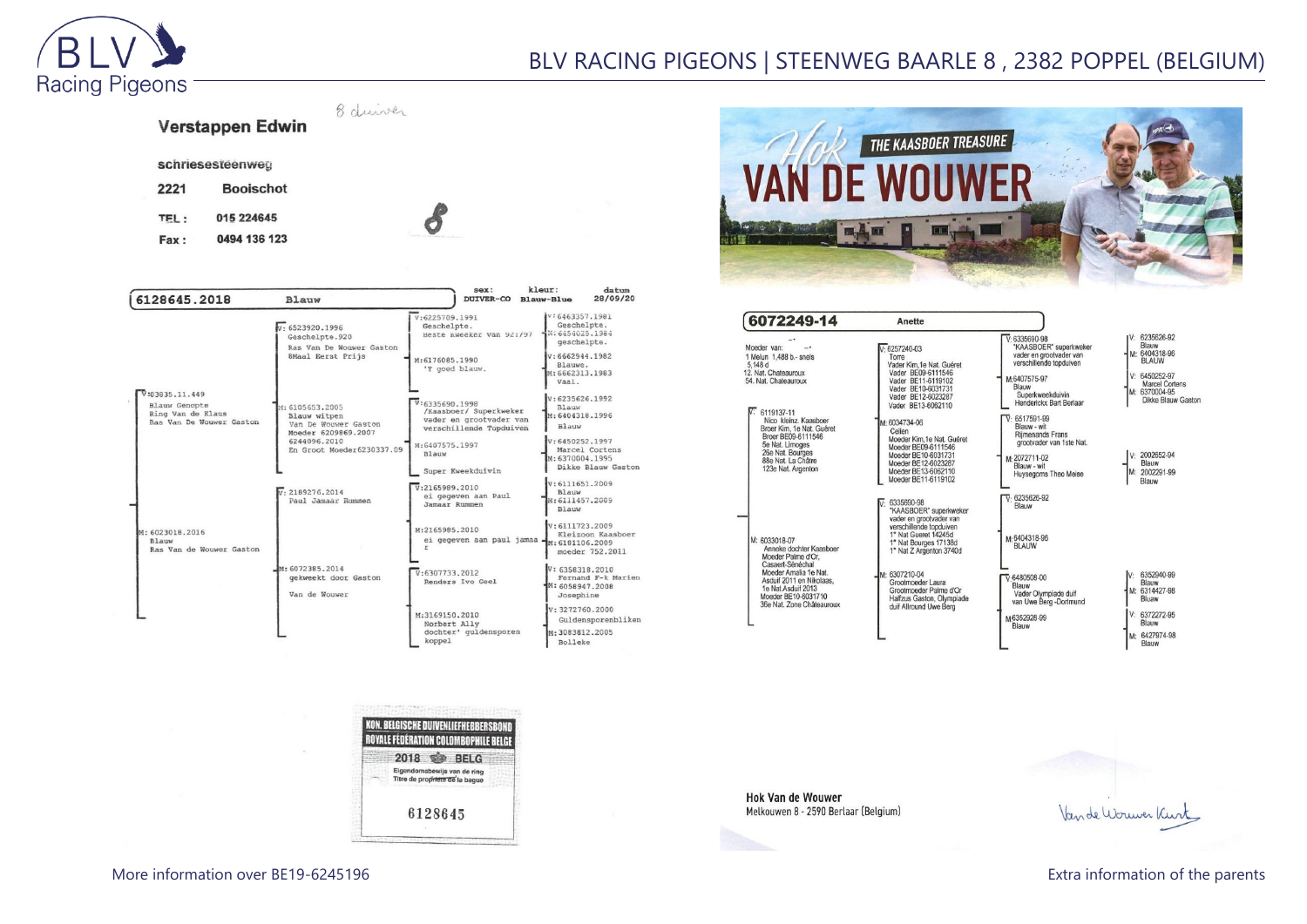

#### More information of 6128645/2019

Winner of

**393. Nat. Zone Bourges – 7,514 birds 2018 1043. Nat. Zone Argenton – 4,990 birds 2018 1214. Nat. Zone Chateauroux – 5,116 birds 2018**

**- FATHER IS 'SON GESCHELPTE 920', OUTSTANDING COCKBIRD** Bred from 'Geschelpte 920' **Winner of 8x 1. prize** Bred from daughter of 'Kaasboer' **Famous base breeder Gaston Van De Wouwer 'Kaasboer' descendants most impressive victories Olympiad bird allround Germany 2009 (Uwe Berg) Olympiad bird Nitra 2013 (Walter Vollmer) Olympiad bird cat. C 2017 (Niels Broeckx) 1. Nat. acebird great middle dist. KBDB 2011 (Casaert-Sénéchal) 1. Nat. acebird great middle dist. old KBDB 2013 (Casaert-Sénéchal) 1. Nat. acebird great middle dist. YB KBDB 2018 (Hok Van De Wouwer) 1. Belgian YB over 3 Nat. racer PIPA Ranking 2020 (Erwin Schepmans) 1. Belgian YL long dist. PIPA Ranking 3 races 2019 (Team BDS) 1. Nat. Montlucon & fastest 40,104 birds (M. & G. Vercammen) 1. Nat. Bourges & fastest 39,577 birds 2010 (Gaston Van De Wouwer) 1. Nat. Bourges YB 33,461 birds (Vos-Jennes) 1. Nat. Argenton 30,690 birds (Cleirbait-Desbuquois) 1. & 2. Nat. La Souterraine 21,782 birds 2010 (Schepmans-Hayen) 1. Nat. Argenton YB 19,592 birds 2016 (Tom & Jan Iwens) 1. Nat. Gueret 14,245 birds (Gaston Van De Wouwer) 1. Nat. Nevers 11,579 birds (L. & G. Dockx) 1. Nat. Montlucon 10,742 birds & fastest 20,214 birds (Van Eynde-Goovaerts) 1. Nat. Limoges II YL 9,756 birds 2020 (F. & J. Vandenheede) 1. Nat. Agen old 9,740 birds 2017 (Team BDS) 1. Nat. Chateauroux old 4,641 birds 2018 (Bart & Nance Van Oeckel) 1. Nat. Narbonne YL 3,580 birds 2019 (Team BDS) 1. Nat. Chateauroux 2,855 birds 2018 (Hok Van De Wouwer) 1. Nat. Chateauroux 2,850 old birds 2019 (Bart Verbeek) 1. Nat. Chateauroux old 1,727 birds 2017 (Yves Vandepoel)**

#### More information of 6072249/2014

**Never raced, summer youngster 2014 Granddaughter of 'Kaasboer'** Mother of 'Lauranneke' 730/15 **4. Nat. Zone / 12. Nat. Chateauroux - 1,712 birds 2017 32. Nat. Zone Chateauroux - 8,663 birds 2016 54. Nat. Chateauroux I - 2,850 birds 2019 59. Nat. Zone Souillac - 998 birds / 436. Nat. 3,737 birds 2019 33. prov. Le Mans – 359 birds 47. prov. Blois - 1,012 birds 2017 67. prov. Bourges – 3,164 birds 262. Nat. Argenton - 3,322 birds 2018 351. Nat. Chateauroux – 20,522 birds 2019 390. Nat. Argenton – 12,449 birds 2016 442. Nat. Argenton – 8,006 birds 2017 451. Nat. Montlucon – 10,753 birds 2016 640. Nat. Chateauroux – 10,454 birds 2017** Mother of BE16-6023011 **75. prov. Gien – 5,470 birds 2016 410. Nat. Zone Bourges – 8,989 birds 2016 544. Nat. Zone Argenton – 5,314 birds 2016** Mother of BE15-6048729 **16. prov. La Souterraine – 1,123 birds / 391. Nat. 9,760 birds 59. Nat. Zone La Souterraine – 2,333 birds 2015 910. Nat. Chateauroux – 10,442 birds 2015** Mother of BE20-6188024 **1. Melun 1,488 birds & fastest of 5,148 birds 10. Sermaises - 1,483 birds 511. Nat. Chateauroux – 15,322 birds 2020** Nestmate to BE14-6072248 **74. Nat. Chateauroux - 25,710 birds 2015 77. prov. Chateauroux – 2,644 birds 2016 173. Nat. Zone Chateauroux - 6,692 birds 2016 205. Nat. La Souterraine - 7,631 birds 2016 251. Nat. Zone Bourges - 7,739 birds 2015 341. Nat. Tours – 24,097 birds 2014 370. Nat. La Souterraine – 18,588 birds 2014**